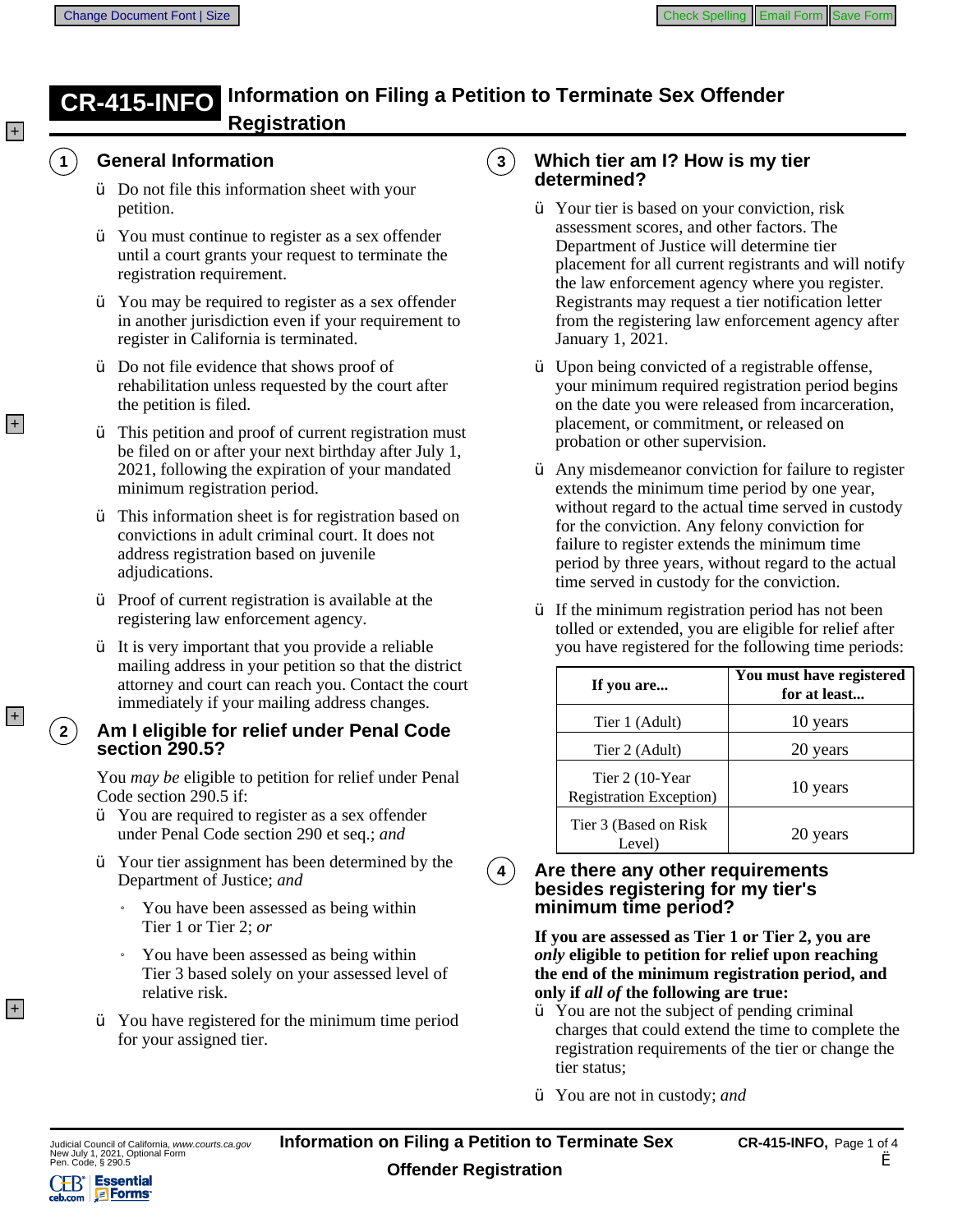# **CR-415-INFO** Information on Filing a Petition to Terminate Sex Offender<br>Registration

 $\hat{Y}$  You are not on parole, probation, postconviction supervised release, or any other form of supervised release.

Please see  $(5)$  for more information about the Tier 2 10-year registration exception.

If you are assessed as coming within Tier 3 solely based on your assessed relative risk level, you are *only* eligible to petition for relief at the end of the minimum period of registration if all of the above factors and all of the following are true:

- Ÿ You were not convicted of a new offense requiring sex offender registration since your release from custody following your conviction for the offense originally giving rise to your duty to register;
- $\ddot{Y}$  You were not convicted of a new offense listed in Penal Code section 667.5(c) ("violent felony") since your release from custody following your conviction for the offense originally giving rise to your duty to register; and
- $\ddot{Y}$  You are not required to register for a conviction pursuant to Penal Code section 288 or for an offense listed in Penal Code section 1192.7(c) ("serious felony").

### If I have been designated as being in Tier 2 (Adult), how do I know if I qualify for the Tier 2 10-year registration exception?

For adult registrants, a small number of Tier 2 offenses qualify for a 10-year registration period, instead of 20 years. Your designation letter or proof of current registration will not tell you whether you qualify. You may qualify if you have registered for 10 years and all of the following apply:

- $\ddot{y}$  The offense involved only one victim, between the ages of 14 and 17;
- $\hat{Y}$  You were under 21 years of age at the time of the offense;
- $\ddot{V}$  The offense is not listed in Penal Code section  $667.5(c)$ , violent felonies, with the exception of Penal Code section 288(a), lewd or lascivious act, or in Penal Code section 236.1, false imprisonment and human trafficking;
- $\hat{Y}$  You were not convicted of a new offense requiring sex offender registration since your release from custody following your conviction for the offense originally giving rise to your duty to register; and
- $\ddot{Y}$  You were not convicted of a new offense described in Penal Code section  $667.5(c)$  since your release from custody upon conviction for the offense originally giving rise to your duty to register.
- $(6)$ At the end of my minimum period of **registration, where and how do I file my** petition and proof of current registration with the court?
	- On or after your next birthday after July 1, 2021, you may file your petition and proof of current registration as a sex offender, which you can get from the registering law enforcement agency, in the superior court in the county where you register. If you register with more than one law enforcement agency (for example, campus registration or additional residence address), you must file the petition and proof of current registration in the county of your primary residence..
	- Ϋ́ Make a copy of the completed petition and proof of current registration for each law enforcement agency and district attorney's office you (or someone on your behalf) must serve.
	- $\ddot{y}$  Contact the court clerk or check the court's website to see if any local rules exist regarding filing and/or service of the petition and proof of current registration and ask how you can receive proof of filing.
	- $\hat{Y}$  File the petition and proof of current registration by:
		- Taking them to the court clerk in person;
		- Mailing them to the court; or
		- Depending on the court's local rules and practices, filing them electronically.

Who else gets a copy of the petition and  $7)$ proof of current registration, and how?

After the petition and proof of current registration are. filed with the court, you or someone on your behalf must deliver a copy of the petition and the proof of current registration to:



 $(5)$ 

 $+$ 

 $\pm$ 

 $|+|$ 

 $+$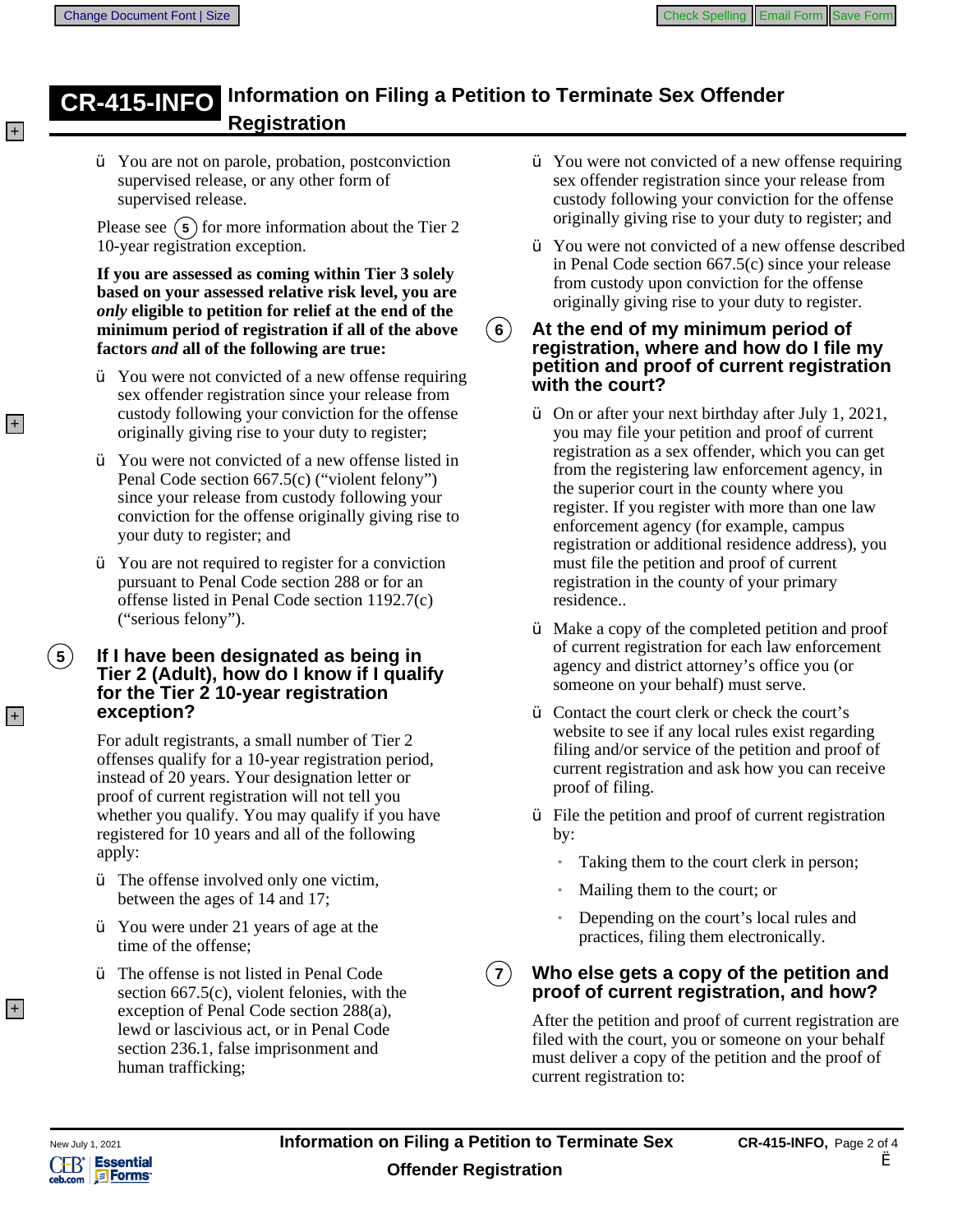#### **Information on Filing a Petition to Terminate Sex Offender CR 4 NFO Registration**

- $\ddot{y}$  The law enforcement agency with which you currently register; and
- $\ddot{y}$  The district attorney in the county in which you currently register.

If you were convicted of a registrable offense in a different county than where you currently reside and/or register in, the petition and proof of current registration must also be delivered to the law enforcement agency and the district attorney of the county of conviction of the registrable offense.

*Example:* If you were convicted of a registrable offense in Los Angeles County but register in Orange County, you or someone on your behalf must serve the law enforcement agency and the district attorney's office in both counties.

Contact every agency that must be served to check if there is a specific person or mailing address that should receive the petition and proof of current registration. If the agencies do not get a copy, they will not be able to provide the information the court needs to consider your request, and the court may deny the request or delay its decision until it receives this information.

There are three main ways to serve the petition and proof of current registration (use Proof of Service (form  $CR-416$ ) to guide you on the information you need to report back to the court about how and when the petition was served):

 $\hat{Y}$  **Personal service:** You may serve the petition and proof of current registration or ask someone else to do it. Go in person to hand-deliver the petition and proof of current registration to a representative of the law enforcement agency and district attorney's office during business hours. This is the most reliable form of service.

Y **Service by mail:** Place copies of the petition and proof of current registration in a stamped, sealed envelope addressed to the law enforcement agency and district attorney's office. Put first-class postage on the envelope and mail it by depositing the envelope with the U.S. Postal Service or at an office or business mail drop

where the mail is picked up every day and deposited with the U.S. Postal Service. Alternatively, you may mail the documents by certified mail with a return receipt requested.

Ϋ́ **Electronic service:** Contact the law enforcement agency and district attorney's office to check if they accept electronic service and, if so, how to confirm receipt of service. The court may require proof of consent and proof of electronic service. You can use Consent to Electronic Service and *Notice of Electronic Service Address* (form EFS-005-CV) and *Proof of Electronic Service* (form EFS-050), available at www.courts.ca.gov/ forms.

Your petition may be denied if all law enforcement agencies and district attorney's offices required to be served are not served. When service is complete, you or someone who served the documents on your behalf must fill out *Proof of Service* (form CR-416) and file it with the court.

## **Time frame for court's decision**

The court will not make a decision until it hears from the law enforcement agency and the district attorney. This may take four months or longer.

- $\ddot{y}$  The law enforcement agency has 60 days from receipt of the petition to report on your eligibility to the court and district attorney. The law enforcement agency may request more time if it discovers a conviction not previously considered by the Department of Justice.
- $\hat{Y}$  The district attorney may request a hearing within 60 days after receiving the eligibility report from law enforcement.

Once you file your petition and proof of current registration and the court gives you a case number, you can see whether the court has received and filed any responses from the law enforcement agency and the district attorney's office by (1) looking up the case online (if the court offers remote electronic access), or (2) going in person to the court to review the case docket at a public access kiosk or on a paper file.



 $(3)$ 

 $+$ 

 $|+|$ 

 $+$